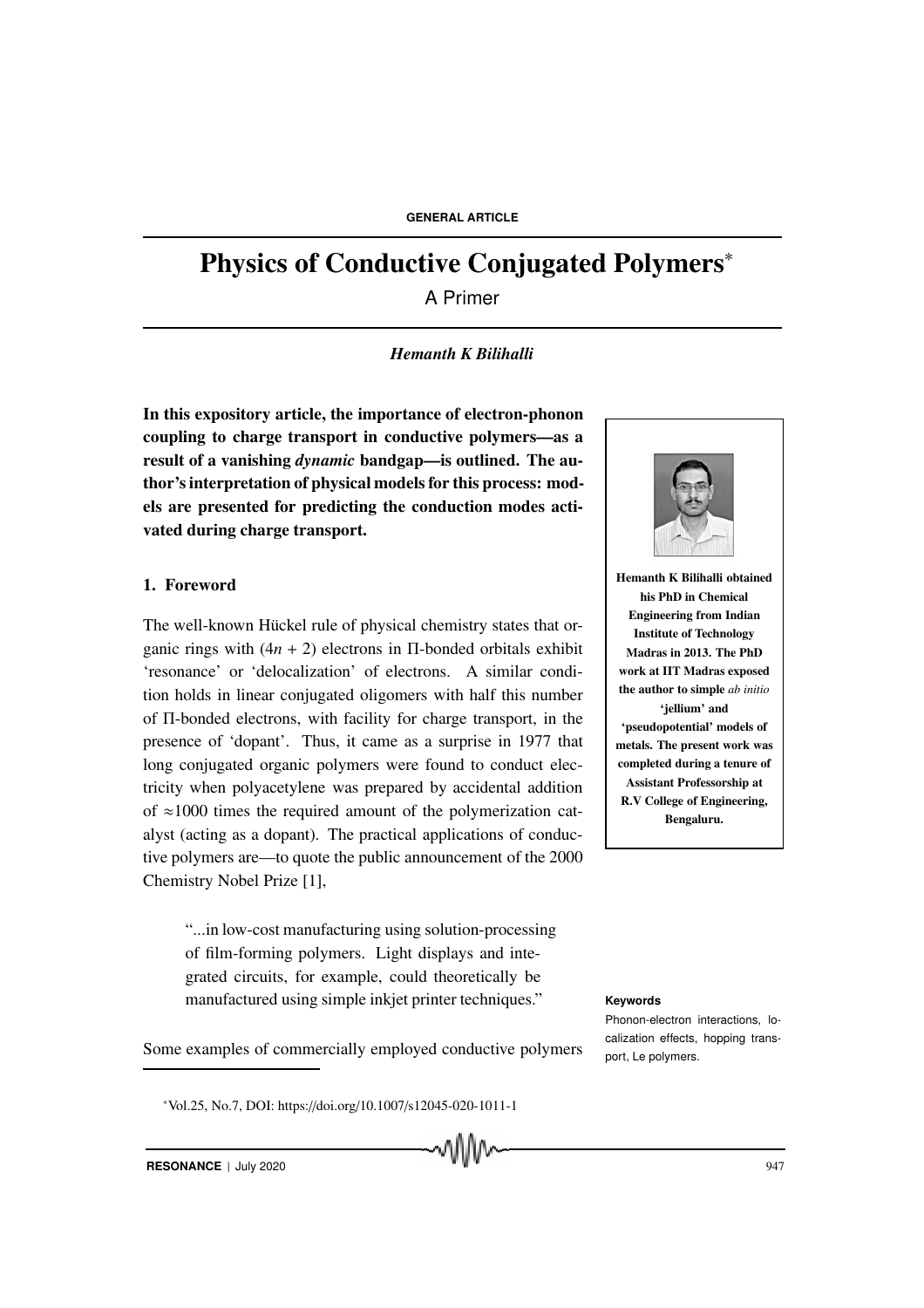are: *polyaniline, poly(ethylenedioxythiophene), poly(phenylene vinylidene), poly(dialkylfluorene), poly(thiophene), poly(pyrrole)*, etc. These are primarily employed in anti-static coatings for electronic circuits, and sometimes in transistors and capacitors. More recently, electroluminescent polymers have been discovered [*poly(pphenylene vinylene)* in 1990] that can form the active layers in light emitting diodes (LEDs).

Apart from their technological impact, research on these materials has proven to be fertile ground for testing novel theories on conduction-insulation transition.

A cursory overview of conducting polymer structure via Raman spectrum analysis reveals a small (but electrically significant) alternation in bond length along the polymer chain  $(\approx 0.08\text{Å}$  in the case of polyacetylene) [2], contrary to the "resonance school of thought" about such conjugated systems.

One of the themes of this article, is the physics of coupling between the electron and the crystal lattice, in addition to the pedagogical aim of explaining charge conduction in terms of 'a bandgap eliminating midgap state'. This refers to an electronic state forming in the middle of the forbidden region between the conduction and the valence bands of the semiconductor structure of a polymer obtained by standard band structure calculation (see *Figure* 8, also cf. *Figure* 3).

Although the theory of Su, Schrieffer, and Heeger [2] was worked out soon (1980) after the discovery (1977) of these uncharacteristic materials, full justice with further treatment than provided here demands a foray into the quantum mechanics of two-electron interactions, suitably wrapped in the language of 'second quantization', for which advanced material, e.g. Altland and Simons' book *Condensed Matter Field Theory* [3], must be consulted.

Instead, this article will verbalize the physical arguments that signal the chemical changes occurring in conjugated polymers and eventually facilitate the curious phenomenon of charge conduction. Section 2 is a first look at the electronic structure of electron-rich periodic lattices, and the only mathematical proof

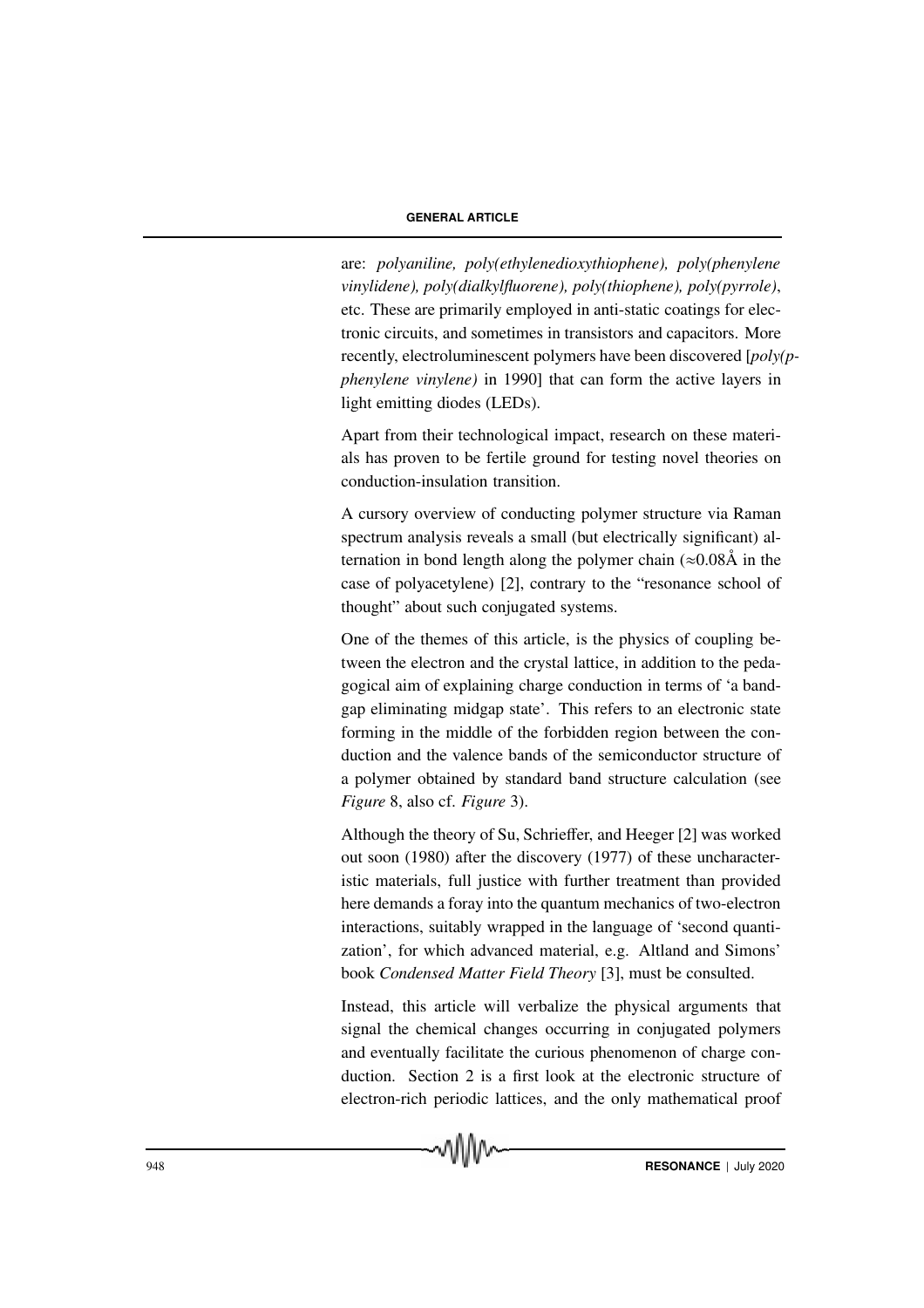

Figure 1. Delocalization of singly-filled  $p_z$  (atomic) orbitals on carbons of benzene to form an undulating molecule-wide band. For  $ka = 0$  the ground state for  $\frac{m_e A a}{\hbar^2}$  = 1 has energy corresponding to  $\alpha a = 1.312$  (see Eq. 9).

in this work, of the phenomenon of 'resonance', familiar to all high-school students. Section 3 introduces the classical mechanics of vibrations in such lattices, and the two types possible when the lattice consists of a repeating positive-negative-ion unit cell.

Such vibrations are quantized for the ideal scenario we consider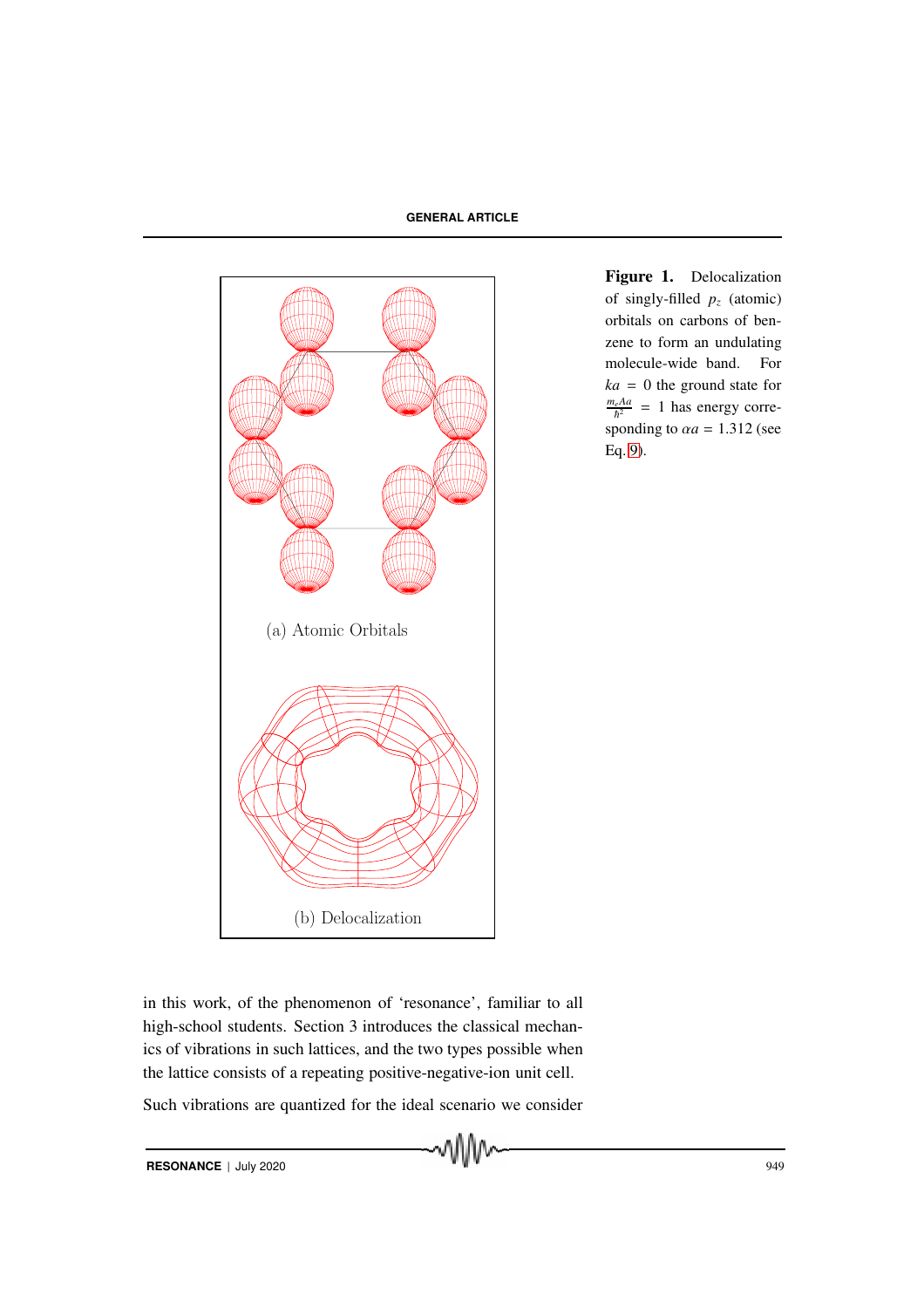Figure 2. *trans*polyacetylene in insulating (top) and nearly-conducting (bottom) forms. A neutral 'soliton' ('kink' in center, *S* in *Figure* 8) forms in the latter case, due to a 'Peierls instability' [3].



here—even the smallest degree of vibration has a 'zero-point energy' [4]— and are then known by the quantum mechanical term 'phonons'. Section 4 is a syncretism of Sections 2 and 3 and specifies the'rules' that these quantized vibrations must follow, including the 'common-sensical rule' of energy conservation. In Section 5, we introduce the first signatures of a current-producing non-equilibrium state: 'localization' and 'soliton'. In analogy with 'semiclassical dynamical theories' [5] of solid-state (*e*.*g*. silicon-based) semiconductors, any realization of a finite current generating non-equilibrium state is possible when quantum mechanical dynamics is also included in the governing model(s). Such topics are deemed too advanced for our overview, so we draw analogies for these concepts from classical counterparts. Finally, Section 6 hints at the soliton pair ('polaron') production process induced by the addition of an external charge/application of external potential. Here we sketch an argument due to Sethna [6], supported by figures, for the charge transport mechanism of pairwise electron hopping.

#### 2. Periodicity, Tunneling/Resonance [7]

Π-electrons in a conjugated (i.e. alternating double-single bond) molecule such as benzene undergoes 'hybridization' and subsequently, resonance.

We start with a familiar high school principle which teaches us that the Π-electrons in a conjugated (i.e. alternating double-single bond) molecule such as benzene undergoes 'hybridization' and subsequently, resonance. The  $p<sub>z</sub>$  orbital on each carbon atom has a free electron which chooses to delocalize over the entire

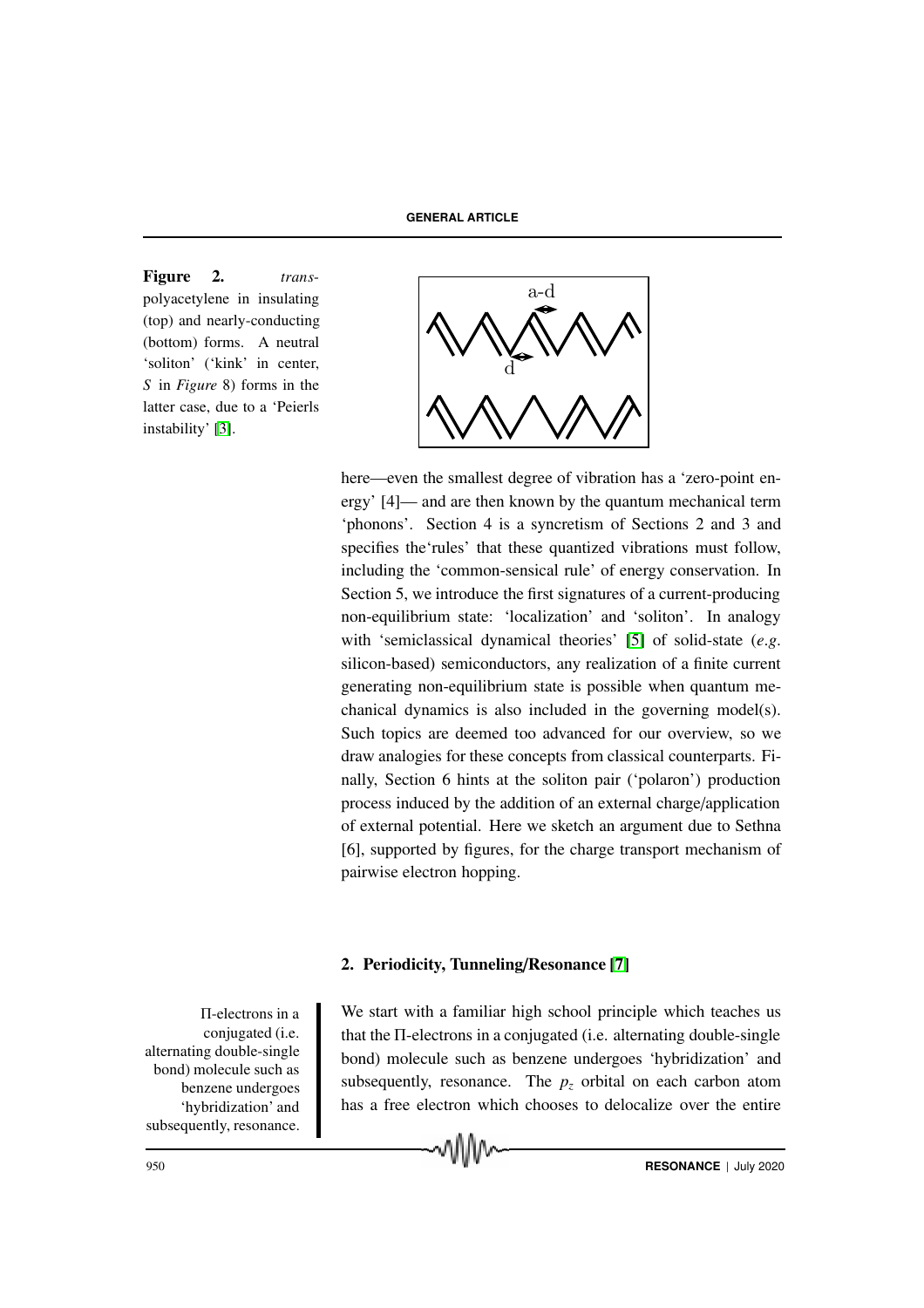

Figure 3. Band structure of a lattice ring of point  $(\delta$ potential) ions.

molecule and form, along with the other five  $p<sub>z</sub>$  electrons, a tubular orbital ('energy band'), spread over the entire benzene ring. The root cause of this is the *quantum mechanical* process of 'tunneling'. In this section, we present an elementary discussion of the process of energy band formation, starting from the Schrödinger equation.

At a first level of approximation, the benzene molecule is a lattice ring of point ( $\delta$  potential) ions.

Being periodic, one may expand the wave function on this lattice in a fourier series

$$
\psi_k(x) = \sum_K \hat{u}_k(K)e^{i(k+K)x},\tag{1}
$$

where *K* is restricted to integer multiples of  $\frac{2\pi}{a}$ , *a* being the 'lattice constant' (or ion-ion separation).

The Schrödinger equation for the wave function of the electron

$$
H\psi_k = E_k \psi_k,\tag{2}
$$

thus reduces to

$$
-\frac{\hbar^2}{2m_e} \frac{d^2 \psi_k}{dx^2} + V(x)\psi_k(x) = E_k \psi_k
$$
(3)  

$$
\Rightarrow \left[\frac{\hbar^2 (k+K)^2}{2m_e} - E_k\right] \hat{u}_k(K) + \sum_{K'} \hat{V}(K-K')\hat{u}_k(K') = 0.
$$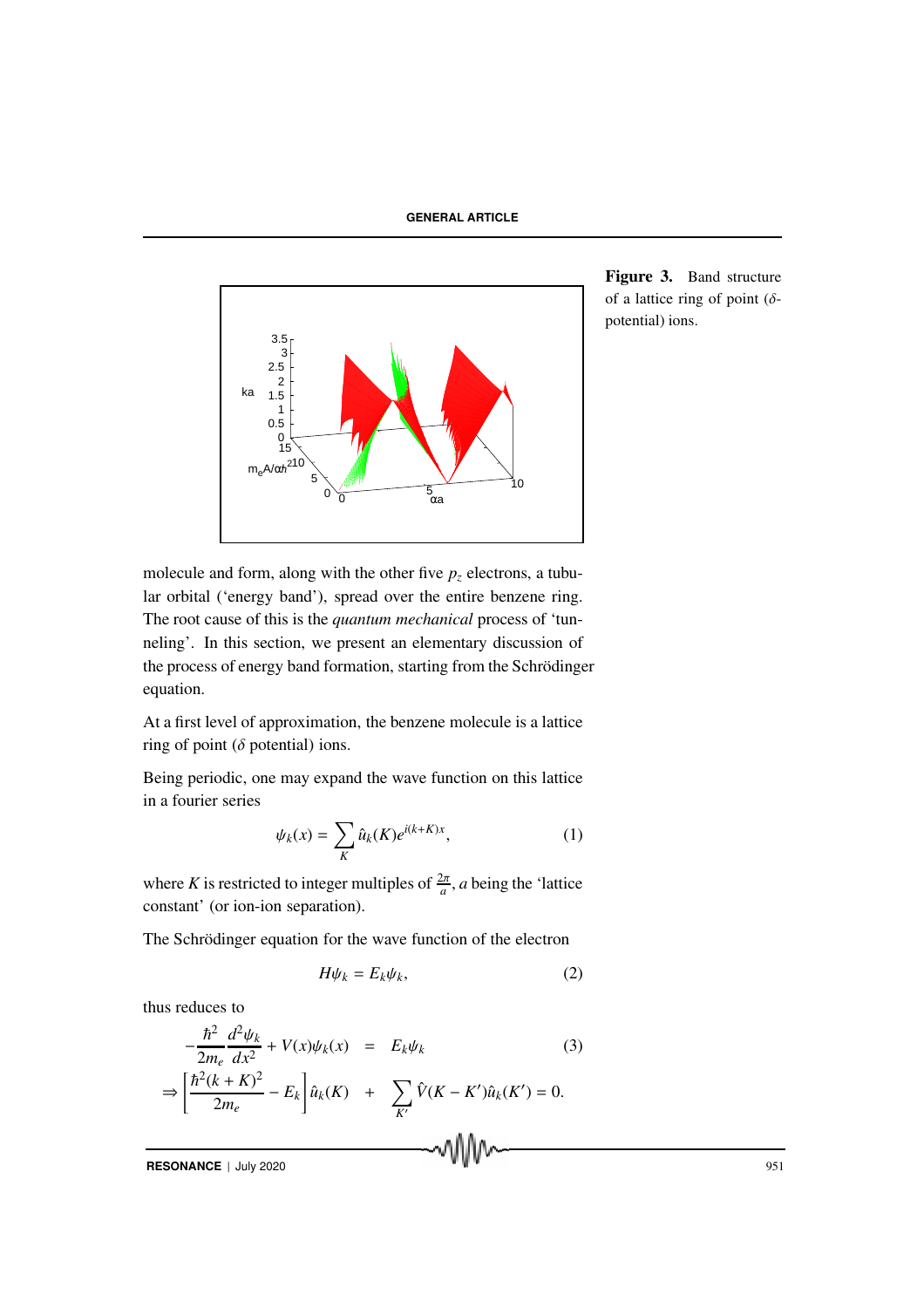Substituting the fourier transform of  $V(x) = A \sum_{n=-\infty}^{\infty} \delta(x - na)$ ,

$$
\hat{V}(K) = \frac{1}{a} \int_{-a/2}^{a/2} dx V(x) e^{-iKx} = \frac{A}{a},
$$
\n(4)

into the above yields

$$
\left[\frac{\hbar^2(k+K)^2}{2m_e} - E_k\right] \hat{u}_k(K) + \frac{A}{a} \sum_{K'} \hat{u}_k(K') = 0.
$$
 (5)

Solving for  $\hat{u}_k(K)$ 

$$
\frac{\hat{u}_k(K)}{\sum_{K'} \hat{u}_k(K')} = \frac{2\pi A/(a\hbar^2)}{2\pi m_e E_k/\hbar^2 - (k+K)^2},\tag{6}
$$

and summing over  $K$  yields an identity (LHS=1) and a relation between  $E_k$  and *k* ('band structure'). Defining  $\alpha^2 \equiv 2m_e E_k/\hbar^2$ and replacing the sum over  $K$  to one over index  $n$ , the above identity simplifies to

$$
\frac{\hbar^2 a}{2m_e A} = \sum_{n=-\infty}^{\infty} \frac{1}{\alpha^2 - (k + \frac{2\pi n}{a})^2}
$$
  
=  $-\frac{a}{4\alpha} \sum_{n=-\infty}^{\infty} \left[ \frac{1}{\pi n + \frac{ka}{2} - \frac{\alpha a}{2}} - \frac{1}{\pi n + \frac{ka}{2} + \frac{\alpha a}{2}} \right].$  (7)

Here we use a mathematical trick

$$
\cot x = \sum_{n=-\infty}^{\infty} \frac{1}{n\pi + x},\tag{8}
$$

and with a little trigonometry arrive at

wW∿

$$
\cos(ka) = \cos(\alpha a) + \frac{m_e A}{\alpha \hbar^2} \sin(\alpha a),\tag{9}
$$

the final result of our analysis, a transcendental relation between  $\alpha$  and  $k$ .

The function  $cos(ka)$  being limited to the range  $[-1, 1]$ , has a support of *ka* in the range [0, 2π). Higher wavenumbers *ka* are folded back into this range as *ka* mod 2π. Correspondingly, the surface represented by Eq. 9—see *Figure* 3 for a plot—exhibits gaps

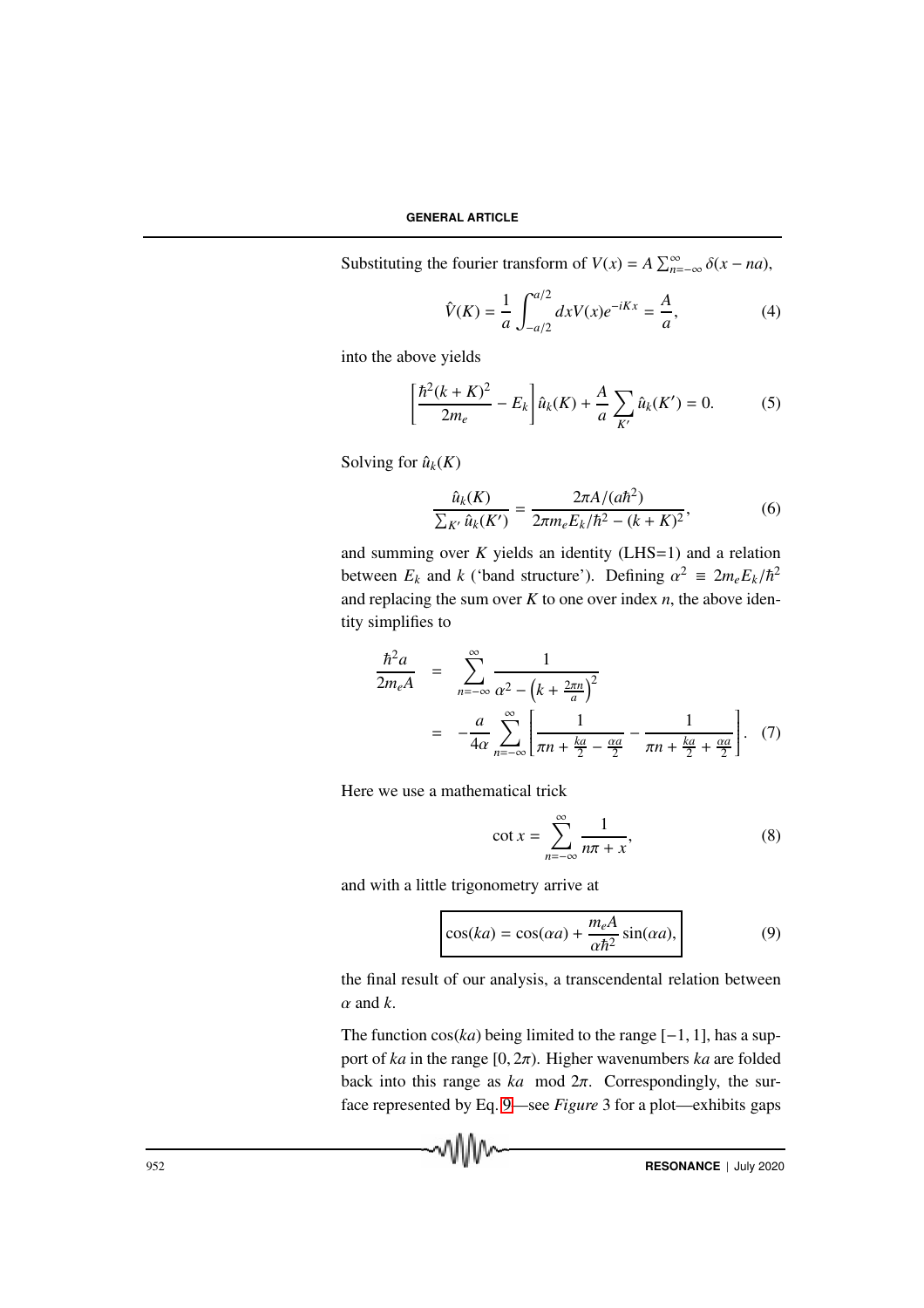

Figure 4. Time-lapse pictures of long  $(k = 0)$ and short  $\left(k = \frac{\pi}{a}\right)$  acoustic modes of a 1D crystal lattice, comprising two equispaced sublattices (of *N<sup>c</sup>* particles each), vibrating in-phase. Displacement vectors of sublattice particles (in red and green) are to be understood as being tangential to the lattice ring, and not perpendicular, as shown.

where  $\cos^{-1}$  can't be defined. The visible surface spans the permissible regions for the energy of the electronic wave function. The lowest energy permitted for non-zero *A* is strictly positive and can be assumed to be the ground state for when the electron delocalizes [say, over a benzene ring (see *Figure* 1 for the electronic density {wave function squared} of the ground state for  $\frac{m_e A a}{\hbar^2} = 1$ .

# 3. Lattice Vibrations, Normal Modes [8]

Atoms are not fixed on a lattice and at high temperatures oscil-<br>Atoms are not fixed on a late about equilibrium positions. Interaction of light or electricity with solids necessarily involves coupling to vibrations of the crystal lattice. In this regard, the following is a quick survey of the theory of lattice vibrations, for the 1D case of a conductive polymer backbone with a non-identical ion or atom basis [5].

We consider a diatomic lattice, as is suitable for a conjugated polymer, with bond length alternating between single and double bonds. Each 'unit cell' then consists of a basis of two dissimilar particles (atoms or ions), and its position is specified in units of lattice and at high temperatures oscillate about equilibrium positions.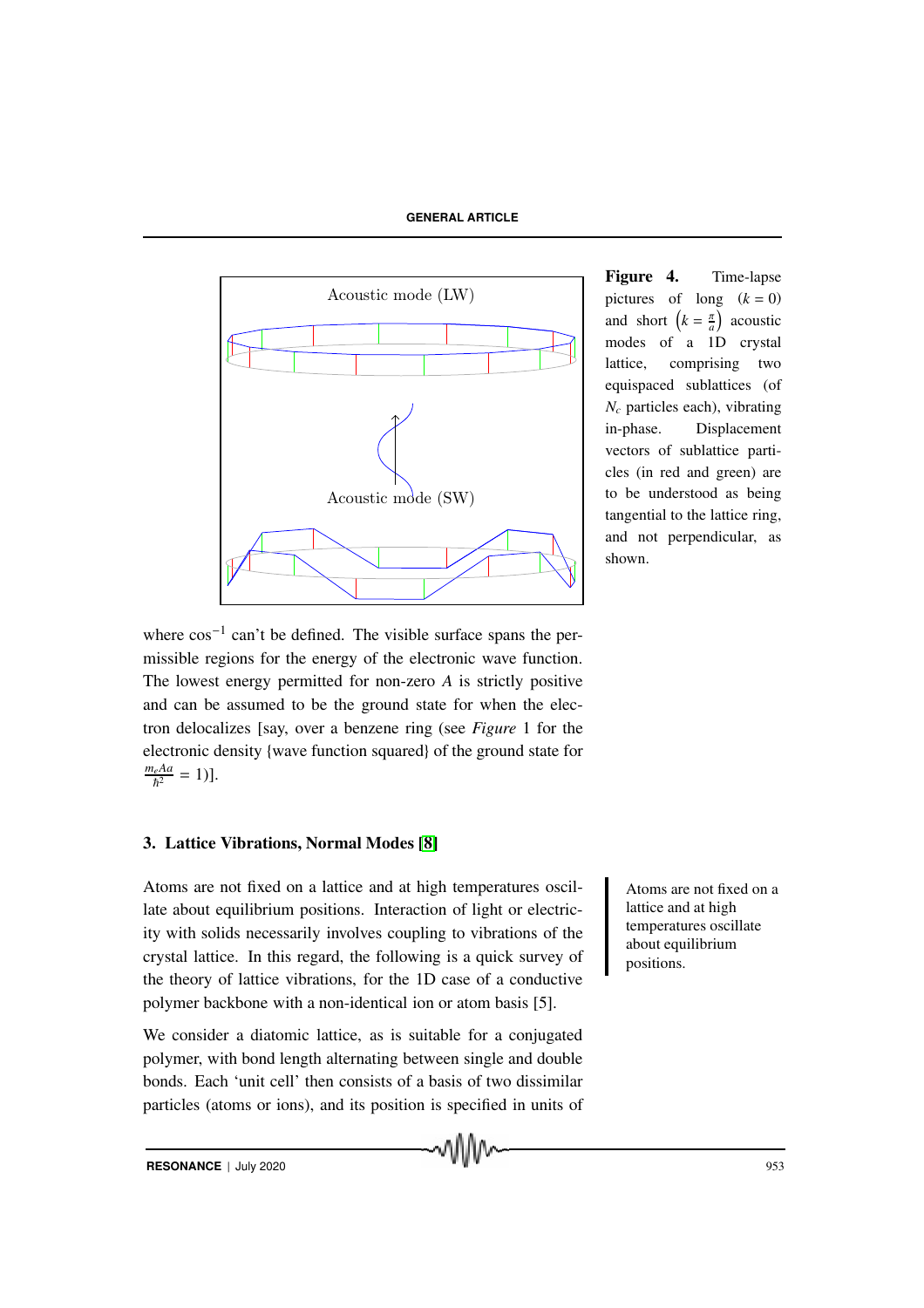Figure 5. Time-lapse pictures of long  $(k = 0)$  and short  $\left(k = \frac{\pi}{a}\right)$  optic modes of a 1D crystal lattice, comprising two equispaced sublattices (of *N<sup>c</sup>* particles each), vibrating out-of-phase.



the equilibrium lattice spacing *a*. Within each cell, the dissimilar particles are separated by the equilibrium distance ('sublattice spacing')  $d$  (or  $a - d$ ) (see *Figure* 2).

a dynamic situation, each particle interacts with its neighbor through a harmonic ('spring') potential with 'stiffness' varying with equilibrium spacing  $(d \text{ or } a - d)$ . Denote the dynamic position of particle *c* in the unit cell numbered *P* as

$$
x_1^P = Pa + d + u_1^P \t(c = 1),
$$
  
\n
$$
x_2^P = (P + 1)a - d + u_2^P \t(c = 2),
$$
\n(10)

where  $u_c^P$  is the displacement from equilibrium. Recognizing that these polymer lattices are nearly infinite (bulk condition), the recourse is to assume that all similar particles (within the *c*-type sublattice) move in phase, and form a periodic boundary, in an approximation due to von Karman and Born [5] (see *Figures* 4 and 5 for illustration).

The sublattice vibrations are coupled, i.e.  $u_1$  in any cell couples to  $u_2(s)$  in the same cell. But one may diagonalize these coupled linear second-order ODEs, and solve for independent eigenmodes, i.e. one may picture each sublattice to be vibrating independently, so that

$$
u_c^P(k) = e_c(k) \exp[i(k.Pa - \omega t)], \text{ for } c = 1, 2. \tag{11}
$$

In a dynamic situation, each particle interacts with its neighbor through a harmonic ('spring') potential with 'stiffness' varying with equilibrium spacing  $(d \text{ or } a - d)$ .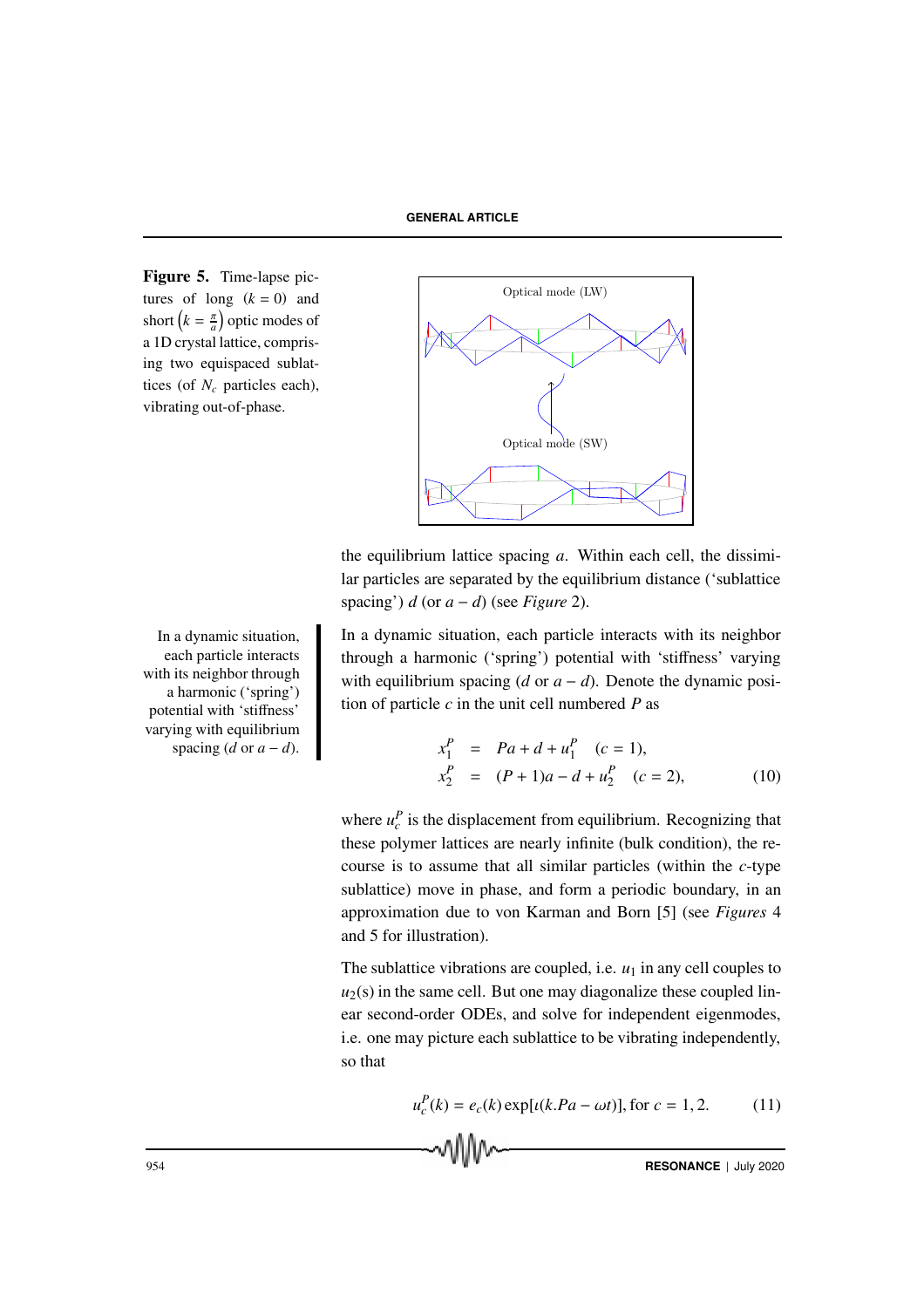

Figure 6. Migration of radical cation ('polaron') formed by the removal of one electron (*S* + in *Figure* 8) [1].

Note the 'polarization vector'  $e_c(k)$  differs only for different atoms in the same cell, but not for equivalent atoms in different cells. For a periodic lattice, the two sublattices move either in-phase ('acoustic', see *Figure* 4) or out of phase ('optic', see *Figure* 5) for the shortest and longest wavevector vibrations)<sup>1</sup>.  $1_{\text{One may even picture each of}}$ 

#### *Short Wavelength (SW) Limit of Normal Modes*

For the specific 'short-wavelength' (SW) case  $\left(k = \frac{\pi}{a}\right)$  $\frac{\pi}{a}$ ) illustrated in *Figures* 4 and 5, motion changes by 180◦ from cell to cell. Because the spacing and spring strengths are the same for both sublattices, the acoustic and optic modes appear identical but for a phase-shift. Both modes travel at the same speed, for this special case.

The polarization vector (for the direction of oscillation in the wave amplitude) is tangent to the circular lattice, moving in the direction as indicated by the winding corkscrew in the figure's center (see *Figures* 4 and 5).

#### 4. Simple Models of Electron-phonon Coupling

A feature of electron-phonon coupling is that an electron couples to lattice motion, and so to atomic velocities, so this interaction energy is to leading order

$$
\mathcal{H}_{ep} = \sum_{P,c} \mathbf{x}_{P,c} \cdot \left[ \nabla_{\mathbf{x}_{P,c}} V(\mathbf{r}_e) \right]_{\text{all}\mathbf{x}_{P,c}=0},\tag{12}
$$

these modes as in an electromagnetic wave: E and B vibrating in phase in a linearly polarized wave, and out of phase in a circularly polarized wave.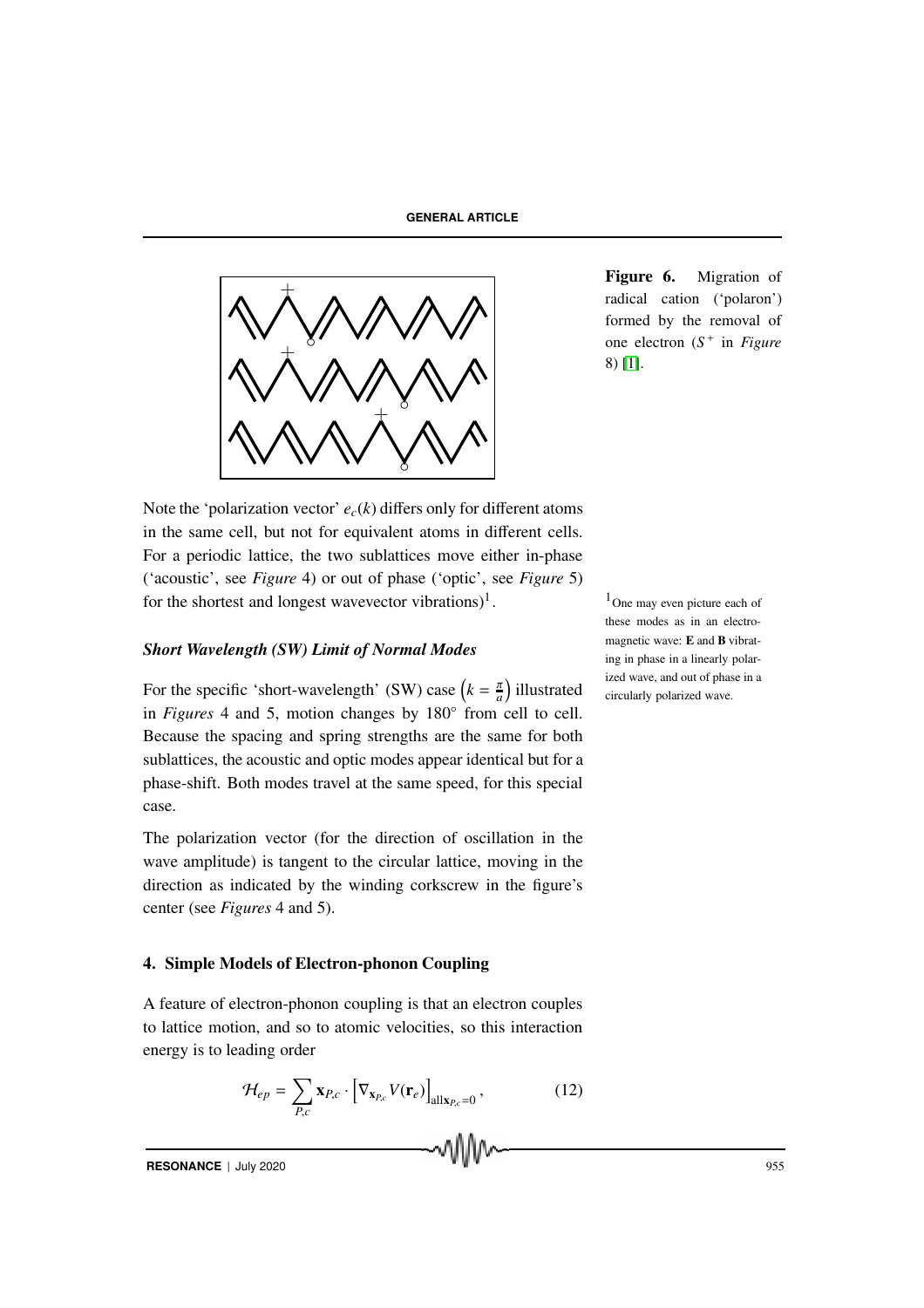where  $\mathbf{r}_e$  are electronic coordinates,  $V(\mathbf{r}_e)$  is the electron-ion interaction referred to in Section 2. Now, as the *lattice is periodic*, and only nearest neighbor atoms/ions interact, an electron of wavevector **k** is transformed into wavevector **k**' subject to conservation of wavevector addition or subtraction to a wavevector **b** in the 'reciprocal lattice',

$$
\mathbf{k}' - \mathbf{k} - \mathbf{q} = \mathbf{b}.\tag{13}
$$

With the additional assumption that the electrons respond instantaneously to ionic movement, one may also derive the condition that optic phonons do not affect electrons while acoustic phonons do (see Appendix N of [5] or [9] for proof). Patterson and Bailey [9] offer the qualitative explanation:

"...in optic modes the adjacent atoms tend to vibrate in opposite directions, and so the net effect of the vibrations tends to be very small due to cancellation [cf. with *Figure* 5]".

Finally, in all cases, the energy conservation rule

$$
E_{\mathbf{k'}} = E_{\mathbf{k}} + \hbar \omega(\mathbf{q}) \tag{14}
$$

must be satisfied [9].

#### 5. Non-equilibrium States and Solitons

In the non-equilibrium state, the picture of particle dynamics presented in *Figures* 4 and 5 deviates from the actual dynamics presented in *Figure* 6 primarily due to quantum mechanical reasons of 'localization' [10]. This means that the soliton shape of particle motion is an attenuated beat pattern—quite like the emblem of *Resonance*!—best characterized as classical shuttling of a particle between two wells separated by a metastable barrier. The classical 'sine-Gordon soliton' is the continuum representation of coupled pendula (refer to *Figure* 7) in a vertical gravitational field with (cone-shaped) neighboring bobs strung together with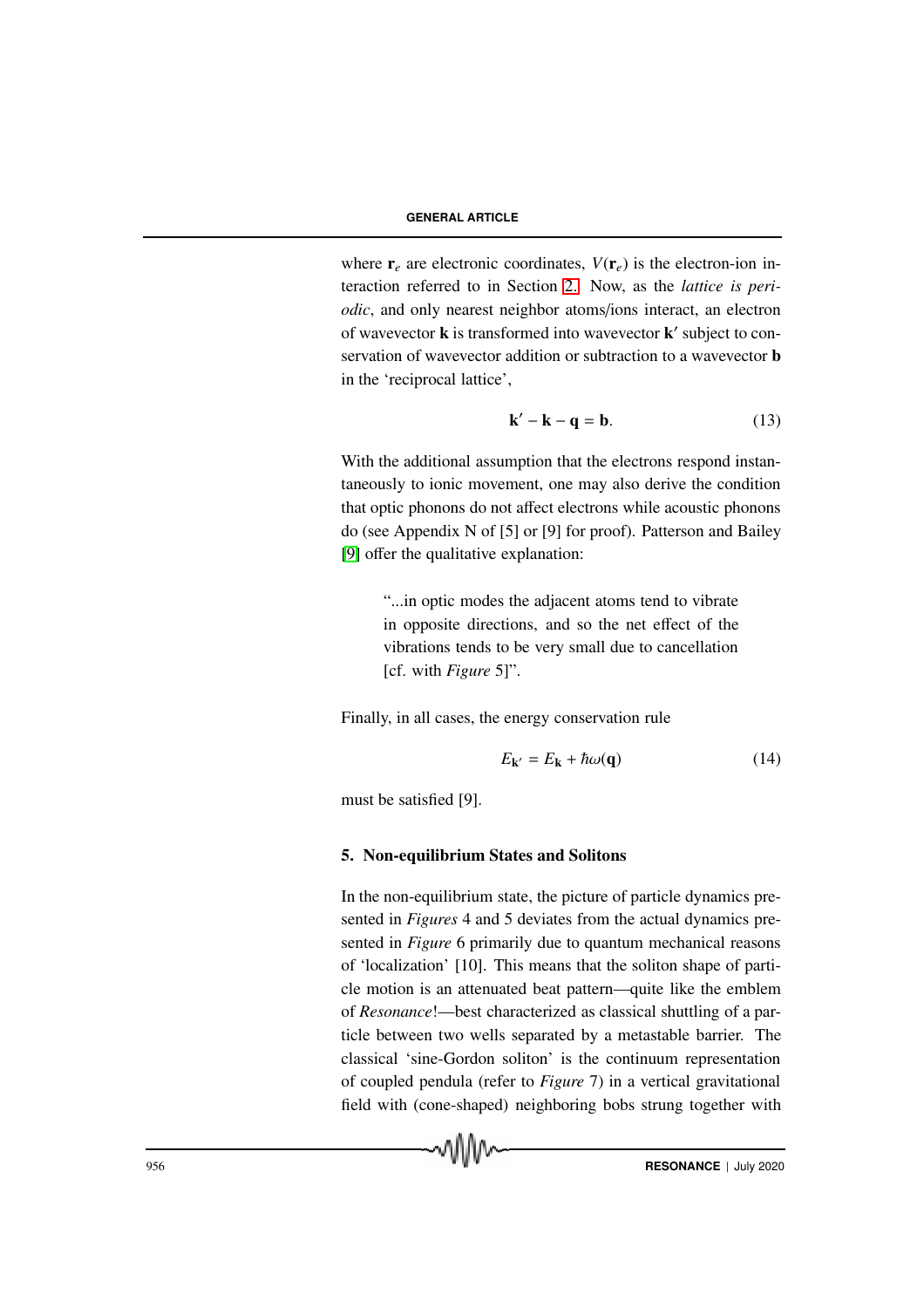

Figure 7. A topological soliton in classical mechanics. The conical pendulum bobs are in dynamic equilibrium as the locus of inextensible cords stringing them together winds over the suspension rod and swings between positions of lowest overall energy in a gravitational field.

inextensible cords. However, sine-Gordon dynamics fluctuate between angular positions (180◦ apart) of energy minima in the gravitational field, whereas a soliton fluctuates between minima of the classical 'action'—the equivalent of the energy to be minimized in (position, momentum)—space.

This does not mean that *Figure* 4 is completely irrelevant. Solitons of somewhat smaller sizes  $[L \approx 6$  bond lengths for polyacetylene [2]  $\psi \sim \operatorname{sech}\left(\frac{x}{l}\right)$  $\left(\frac{x}{L}\right)$  cos  $\left(\frac{\pi x}{a}\right)$  $\left(\frac{dx}{a}\right)$ ] form the backbone of electronic structure studies of conductive polymers [11]. These are modulated at the band edges  $k = \frac{\pi}{a}$  $\frac{\pi}{a}$  to preserve the periodic symmetry of the excitation. Furthermore these may be of the 'topological type', exhibiting a 'winding around'—just like the coupled pendula in *Figure* 7—in state space, of an 'action angle' parametrizing the tunneling process.

### 6. Charge Transport

We stop at the penultimate topic in the process of formulation of the successful model of Su–Schrieffer–Heeger and reiterate that this is outside our purview. Instead, a layman's description of the

MM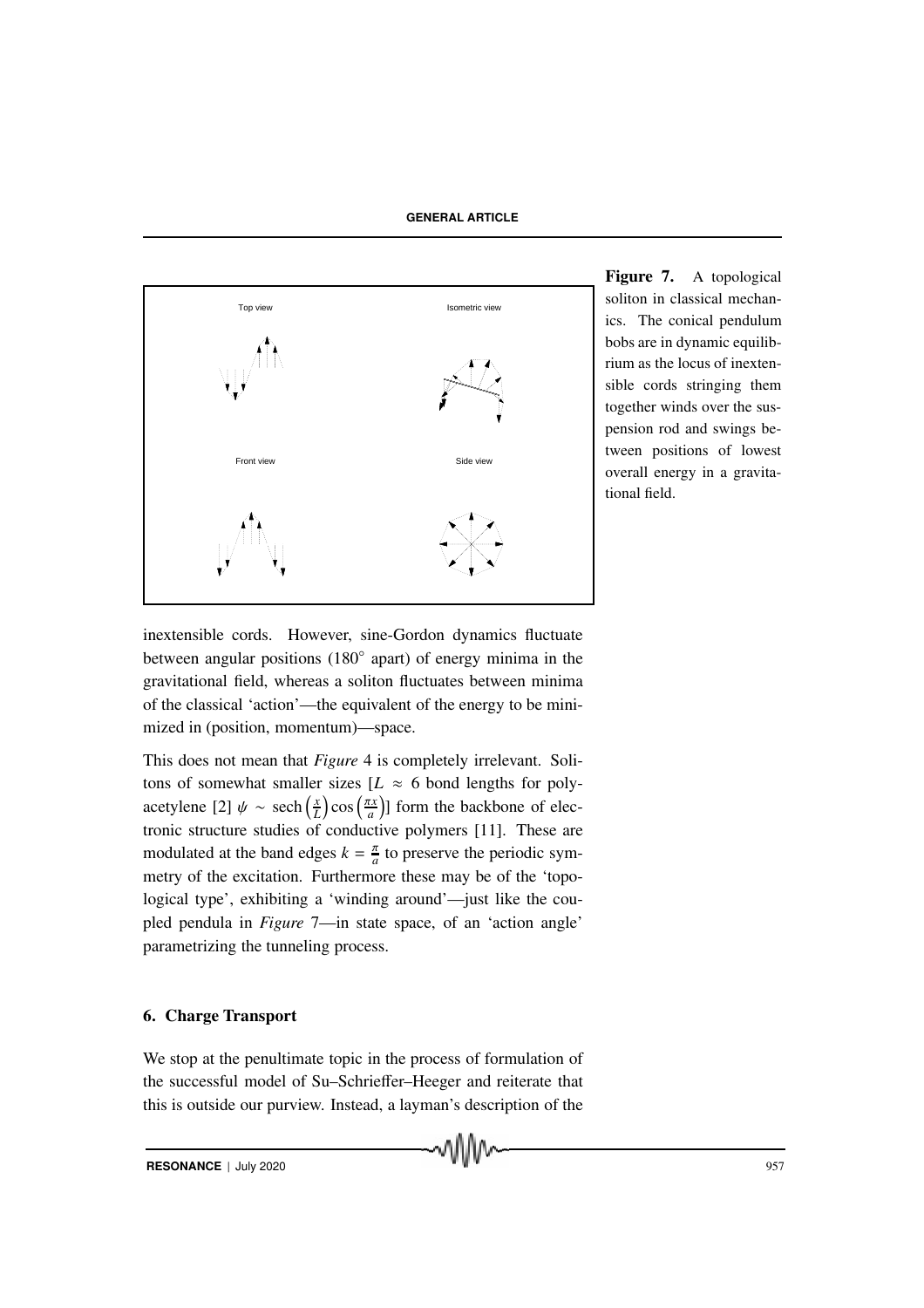Figure 8. Electronic configuration of acetylene oligomers. The odd bond-length chains are susceptible to Peierls instability, and form conducting diamagnetic ('magneticfield-hating') structures on addition  $(S^-)/$ removal  $(S^+)$ of an electron [12].



semi-classical model equivalent that also leads to the mechanism of charge transport will be provided.

The electronic configuration of linear conjugated oligomers is shown in *Figure* 8, and is said to be half-filled, as the number of electrons is the same as the total number of (bonding and antibonding) orbitals. Before pairing up, a conjugated arrangement forms, with bond length alternation. This is known as 'Peierls instability' [3].

an odd bond-length polymer (see *Figure* 2 for the 'kink' or 'soliton' configuration), a 'midgap state' forms (see *S* , *S* + , *S* − in *Figure* 8) which develops further into two such mid-gap states ('polaron' configuration) on addition or removal of an electron [12].

It is the latter which is freely conducting, the mechanism [1] for which is sketched out in *Figure* 6. This picture requires an external force (such as applied electric field) to move either the radical or charge on the polymer backbone, the justification for which may be found in numerical simulation literature [13].

In the following, we speculate on a more accurate quantitative explanation for phonon-mediated charge transport due to Sethna

For an odd bond-length polymer, a 'midgap state' forms which develops further into two such mid-gap states on addition or removal of an electron.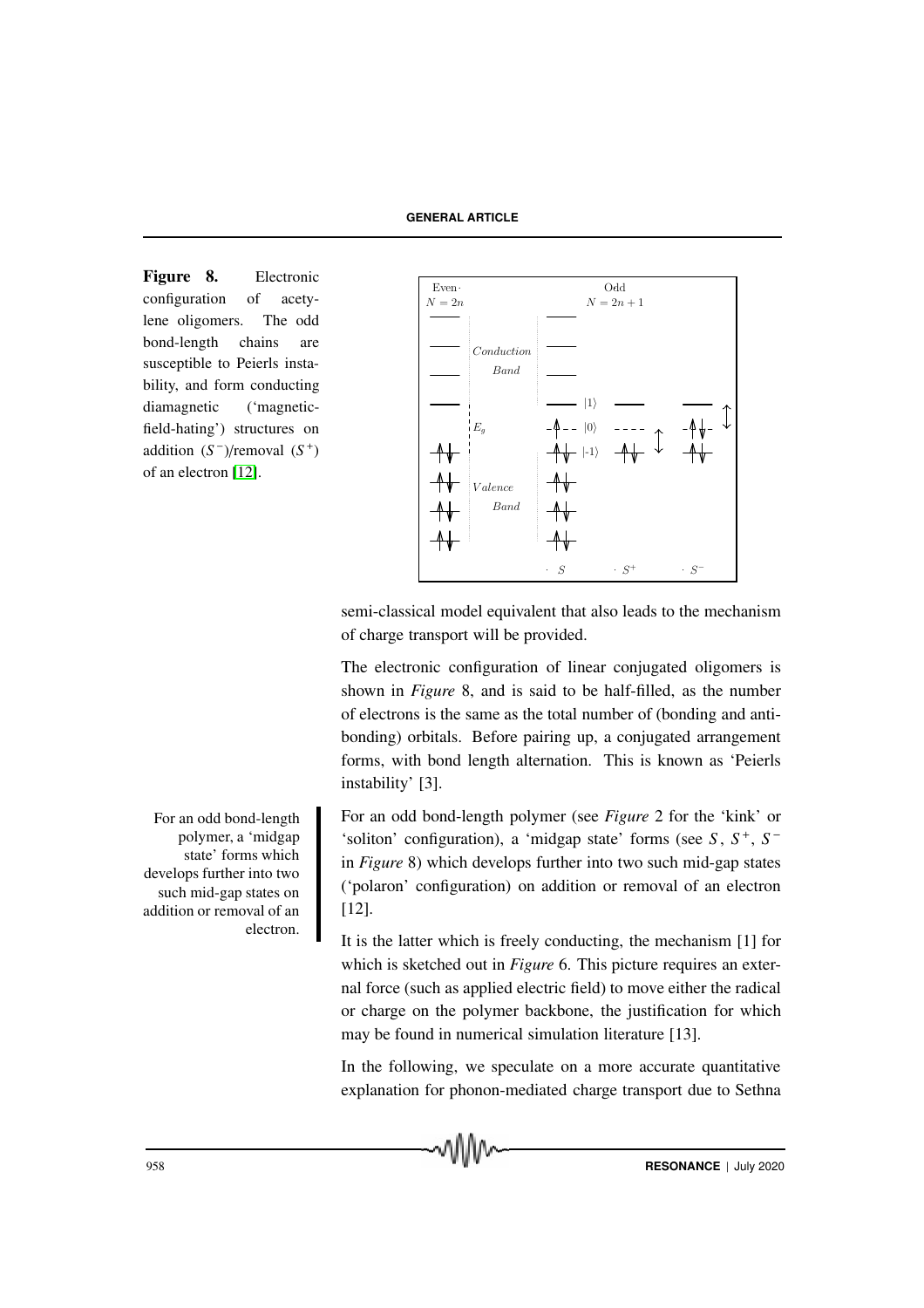

Figure 9. Polymer lattice relaxation as habiting electron pair transitions between neighboring potential wells.

[6]. Without delving into the physics of this model, we present the reader with a (lay) description and a picture (*Figure* 9). The actual mode of charge transport is considerably complex as recently worked out computationally by Lin et al. [11].

Electrons under the influence of the phonon-coupling tend to 'pair Flectrons under the up' and move together in concert. Sethna offers a vivid 'rubbersheet analogy' for the description of 'self-trapping' [6]:

"...the second electron see[s] the potential hole sunk by the first, and together [makes] an even deeper hole."

Further, as the electron pair attempts to 'hop' from one (nearly quadratic) potential well to another, the polymer lattice adapts to yield a joint (nearly quartic) potential with a broader well at the middle of the transport process, so that the phonon relaxation facilitates initially but traps finally (*Figure* 9). The reader may wonder why the two electrons do not repel in their pair-like configuration; one possible solution to this riddle is:

"The paired states are energetically favored, and electrons go in and out of those states preferentially."

quoting the *Wikipedia* entry [14] on similarly-paired electrons in superconductivity.

influence of the phonon-coupling tend to 'pair up' and move together in concert.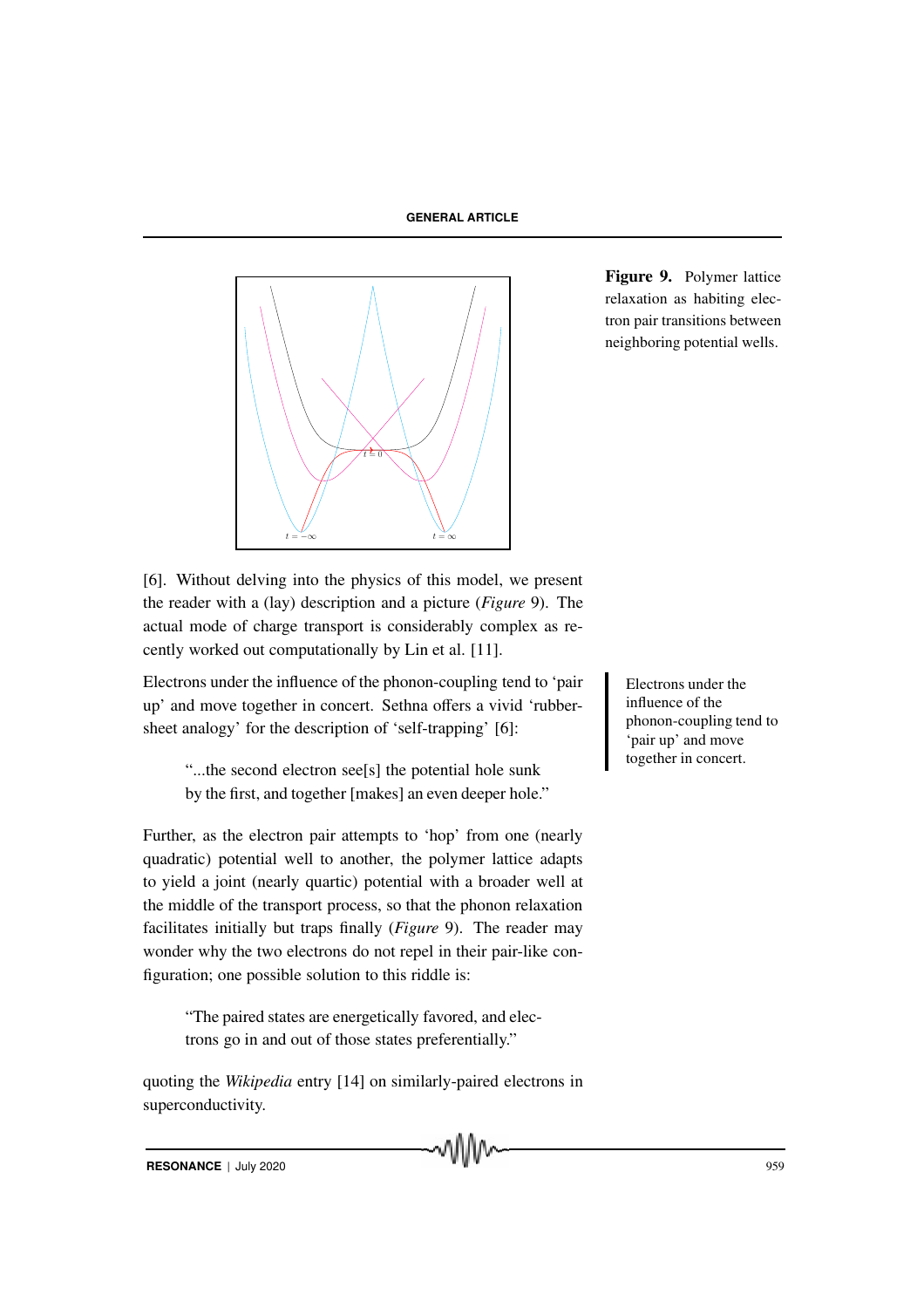# 7. Afterword

This article does not address the necessity of doping to induce charge transport through soliton propagation. Nor does it explain how midgap states induce the spontaneous formation of electronhole pairs (excitons) that can tunnel through for current transport.

As long as the conducting localized units (solitons or polarons or bipolaron pairs) remain small compared to the polymer chain length, the physics doesn't change much, and models may be retained by adjusting parameters [15] to fit experimental data and/or simulation results.

The interested reader thrown off by jargon used here is encouraged to follow, with a little effort in matrix algebra and calculus, the online exposition of Zhu [16], complete with illuminating figures, for details on second quantization, Peierls instability, and topological solitons.

#### Acknowledgements

This study/review was completed under the COE Macroelectronics initiative of a TEQIP-1.2 grant award for R.V College of Engineering, Bangalore. The author acknowledges encouragement over the duration of the project from Sri. K.N. Raja Rao, TEQIP coordinator, and Dr M. Uttara Kumari, Head, COE Macroelectronics. The author also thanks Dr T. Gupta from the Department of Physics for valuable comments on this work. Much rewriting to mould this work to the pedagogical spirit of the journal was initiated by the comments of the two reviewers, for which the author is grateful. Finally the author unflinchingly admits this work would not have seen the light of day if not for the personal deliberations with Dr M.S. Ananth of IIT Madras on the process of science communication.

#### Suggested Reading

[1] B Nordén and E Krutmeijer, *The Nobel Prize in Chemistry, 2000: Conductive Polymers*, <www.nobelprize.org>